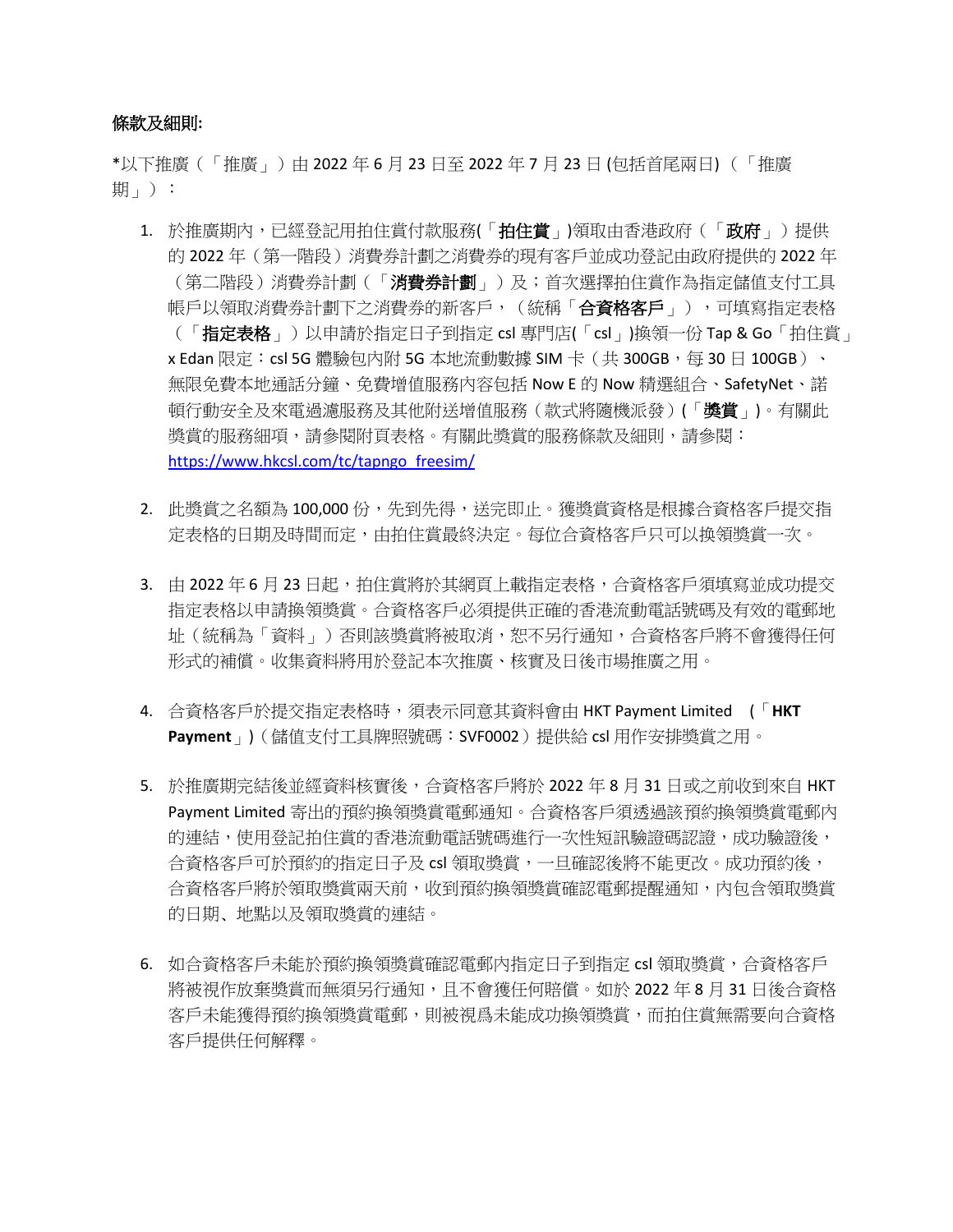- 7. 合資格客戶領取奬賞時必須親自於 csl 出示有效身份證明文件及出示由 HKT Payment 寄出 的預約換領獎賞確認電郵(內包含換領獎賞連結)以供 csl 職員輸入密碼兌換獎賞。打印 副本電子郵件恕不接受。
- 8. HKT Payment 對任何遺失或被盜的獎賞概不負責,亦不會補發或賠償。
- 9. 此獎賞不可兌換現金、禮品、服務或折扣。
- 10. 除非另有說明,獎賞不可與任何其他優惠、折扣或現金券同時使用,且不可轉讓。
- 11. 獎賞不設郵寄服務。
- 12. 若合資格客戶未能於領取奬賞時出示有效的拍住賞帳戶,其得獎賞資格將會被取消。
- 13. HKT Payment 有權取消任何人士之參加此推廣或獲得任何獎賞的資格, 並對於任何對此推 廣作不利影響之行為採取法律行動。
- 14. 對於此推廣之登記資料及任何計時方面,將以 HKT Payment 之伺服器所收集之數據作準。 任何因電腦、通訊工具、網路等技術問題或其他任何非在 HKT Payment 合理控制範圍內的 問題引致您所遞交的資料有遲延、遺失、錯誤、無法辨識等情況,HKT Payment 概不負責。
- 15. 選擇拍住賞作為指定儲值支付工具帳戶以領取由政府提供的消費券計劃下之消費券受政府 消費券條款及細則(www.tapngo.com.hk/chi/cvs\_tnc.html )、消費券計劃 (www.consumptionvoucher.gov.hk)及政府對於消費券計劃的審批、行動和決定約束。
- 16. 拍住賞由 HKT Payment 營運,是政府消費券計劃下指定的儲值支付工具營辦商,並受相關 條款及細則約束。HKT Payment 對 csl 提供的獎賞、服務質素或任何其他事宜概不承擔任何 責任。
- 17. HKT Payment 保留隨時更改或取消此獎賞及/或修訂或修改此等條款及細則之權利而無須事 前通知。如有任何爭議,HKT Payment 的決定是最終及具決定性的。拍住賞受其相關服務 條款及細則約束。如有任何查詢,請瀏覽拍住賞網站 www.tapngo.com.hk 或致電拍住賞服 務熱線 2888 0000。
- 18. 本條款及細則的中英文版如有任何差異,一概以英文版為準。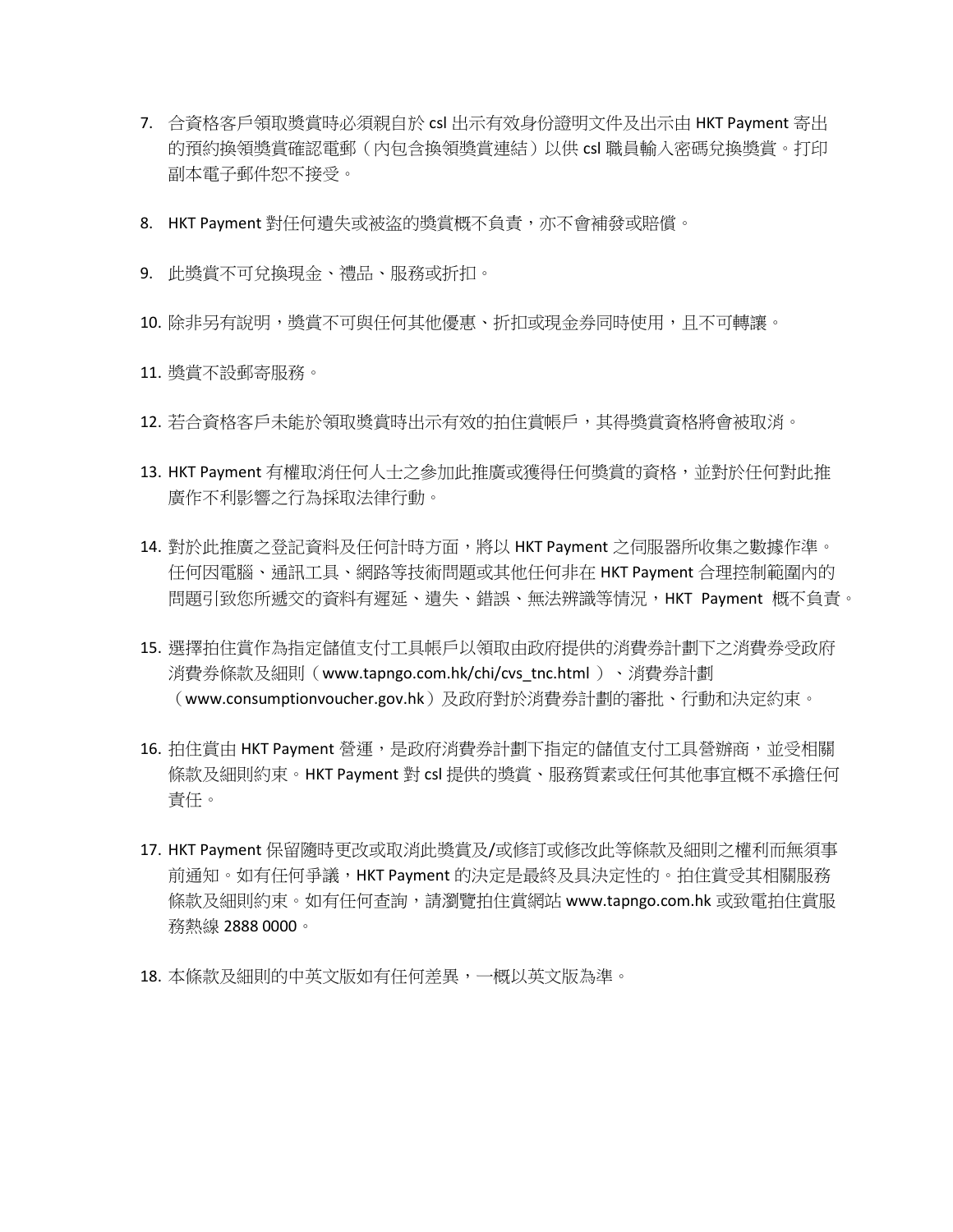## **Terms and Conditions:**

- 1. During the Promotion Period, existing customers who have registered to use Tap & Go Payment Service ("**Tap & Go**") to receive consumption vouchers under the 2022 (Phase I) Consumption Voucher Scheme provided by the Hong Kong SAR Government ("**Government**") and have registered Government's 2022 (Phase II) Consumption Voucher Scheme ("**CVS**") and; new customers who first selected Tap & Go as the designated stored value facility account for receiving the consumption vouchers under the CVS with Tap & Go for the first time, (collectively "**Eligible Customers**") can fill in the Designated Form ("**Designated Form**") to apply to redeem for one Tap & Go x Edan Exclusive: csl 5G Experience Pack which includes 5G local mobile data SIM Card (300GB in total, 100GB every 30 days), unlimited free local calling minutes, free valueadded services including Now E Now Select, SafetyNet, Norton Mobile Security, Call Filtering Service and other free value-added services (styles will be distributed randomly) ("**Reward**") at designated csl shops ("**csl**") on designated day. For the service details of this Reward, please refer to table in appendix. For the service terms and conditions of this Reward, please refer to: [https://www.hkcsl.com/tc/tapngo\\_freesim/](https://www.hkcsl.com/tc/tapngo_freesim/)
- 2. The quota for this Reward is 100,000, on a first-come-first-served basis, while stocks last. The eligibility for the Reward is determined by the date and time when the Eligible Customer submits the Designated Form. Tap & Go reserves the right of all final decision related to this Promotion. Each Eligible Customers can only redeem the Reward once.
- 3. From 23 June 2022 onwards, the Designated Form will be uploaded onto the website of Tap & Go. Eligible Customers must fill in and successfully submit the Designated Form to apply for the redemption of the Reward. Eligible Customers must provide the correct Hong Kong mobile phone number and valid email address (collectively, "Data"), otherwise the Reward will be forfeited without prior notice nor receive any form of compensation. Data is collected for registration, verification and future marketing purposes.
- 4. When submitting the Designated Form, the Eligible Customers need to agree that his or her Data will be provided to HKT Payment Limited ("**HKT Payment**") (stored value facility license number: SVF0002) and pass to csl for the purpose of arranging Reward.
- 5. After the end of the Promotion Period and after the Data has been verified, Eligible Customers will receive a reservation email from HKT Payment on or before 31 August 2022. Eligible Customers must use the Hong Kong mobile phone number registered with Tap & Go to complete a one-time SMS verification code verification through the link provided in the reservation email. After successful verification, Eligible Customers can make an appointment to reserve and redeem the Reward at a designated csl on a designated date. Once the appointment was confirmed it cannot be changed. After successful reservation, Eligible Customers will receive an email reminder of the confirmation of reservation two days before the Reward can be redeemed, including the date, location and a link to redeem the Reward.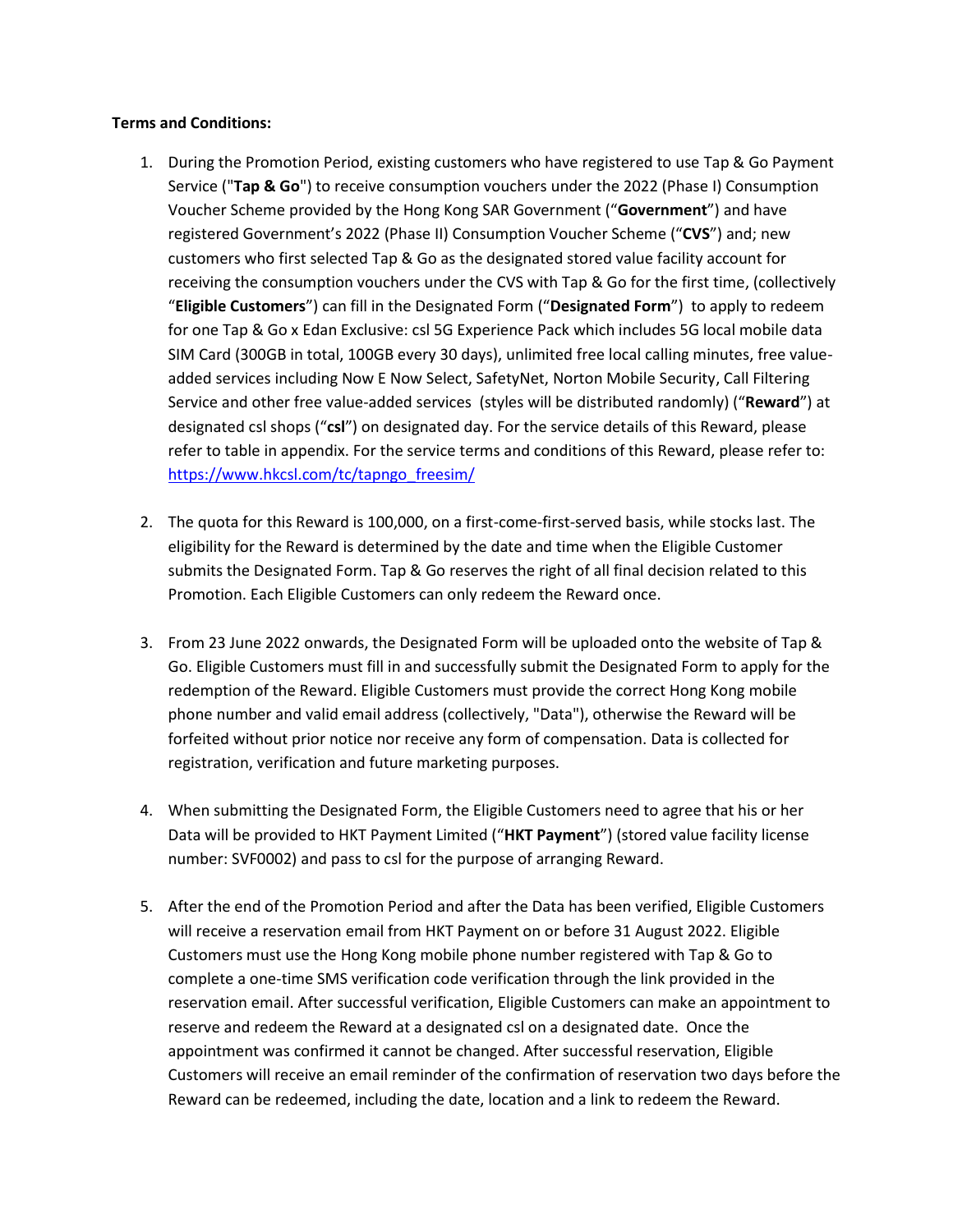- 6. If the Eligible Customers fails to collect the Reward at designated csl on the specified days stated in the confirmation of reservation email, the Eligible Customers will be deemed to have forfeited the Reward without prior notice and will not receive any compensation. If Eligible Customer fails to receive reservation email after 31 August 2022, it will be deemed that the Reward has not been successfully redeemed, and no explanation will be provided by Tap & Go to Eligible Customers.
- 7. Eligible Customers must present a valid identification document in person at csl when redeeming the Reward and present the confirmation of reservation email (including the reward redemption link) sent by HKT Payment for the csl staff to enter the password to redeem the Reward. Printed copy emails will not be accepted.
- 8. HKT Payment is not liable for any lost or stolen Reward and no reissuance or compensation will be made.
- 9. The Reward cannot be used in exchange for cash, gift, service or discount
- 10. Unless otherwise specified, the Reward cannot be used in conjunction with any other promotional offer, discount or cash coupon, and are non-transferable.
- 11. No postal service for the Reward will be arranged.
- 12. If Eligible Customer fails to present a valid Tap & Go account when redeeming the Reward, his/her reward eligibility will be cancelled.
- 13. HKT Payment reserves the right to disqualify any person from participating in this Promotion or receiving any Reward, and to take legal action against any behavior that adversely affects this Promotion.
- 14. For the registration information and any timing of this Promotion, the Data collected by the server of HKT Payment shall prevail. HKT Payment shall not be responsible for any delay, loss, error, indiscernibility of the information you submit due to technical problems such as computers, communication tools, networks, or any other problems that are not within the reasonable control of HKT Payment.
- 15. Designation of Tap & Go as the stored value facility account for receiving the Consumption Voucher under the CVS provided by the Government is subject to the Government consumption voucher Terms and Conditions (https://www.tapngo.com.hk/eng/cvs\_tnc.html), the Government CVS (https://www.consumptionvoucher.gov.hk/en/index.html) and the approvals, actions and decisions of the Government.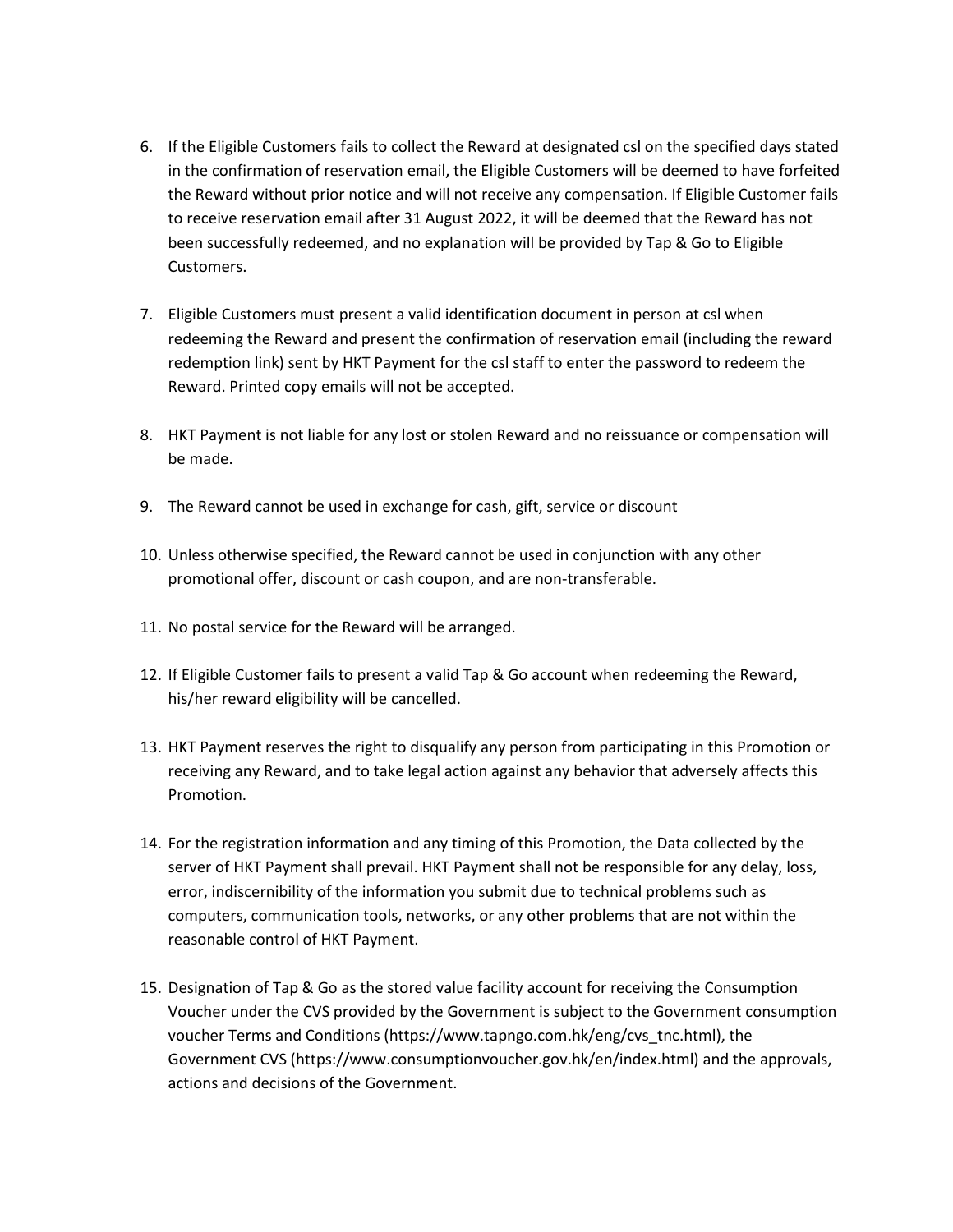- 16. Tap & Go is operated by HKT Payment, a stored value facility operator designated by the Government under the CVS and subject to its relevant terms and conditions. HKT Payment is not responsible for the Rewards, service quality or any other matters provided by csl.
- 17. HKT Payment reserves the right to vary or cancel the Promotion and/or Reward, and/or amend or alter these terms and conditions at any time without prior notice. In the event of any disputes, the decision of HKT Payment shall be final and conclusive. For any enquiries, please visit www.tapngo.com.hk or call Tap & Go Service Hotline at 2888 0000.
- 18. In the event of any inconsistency between the English and Chinese versions of these terms and conditions, the English version will prevail.